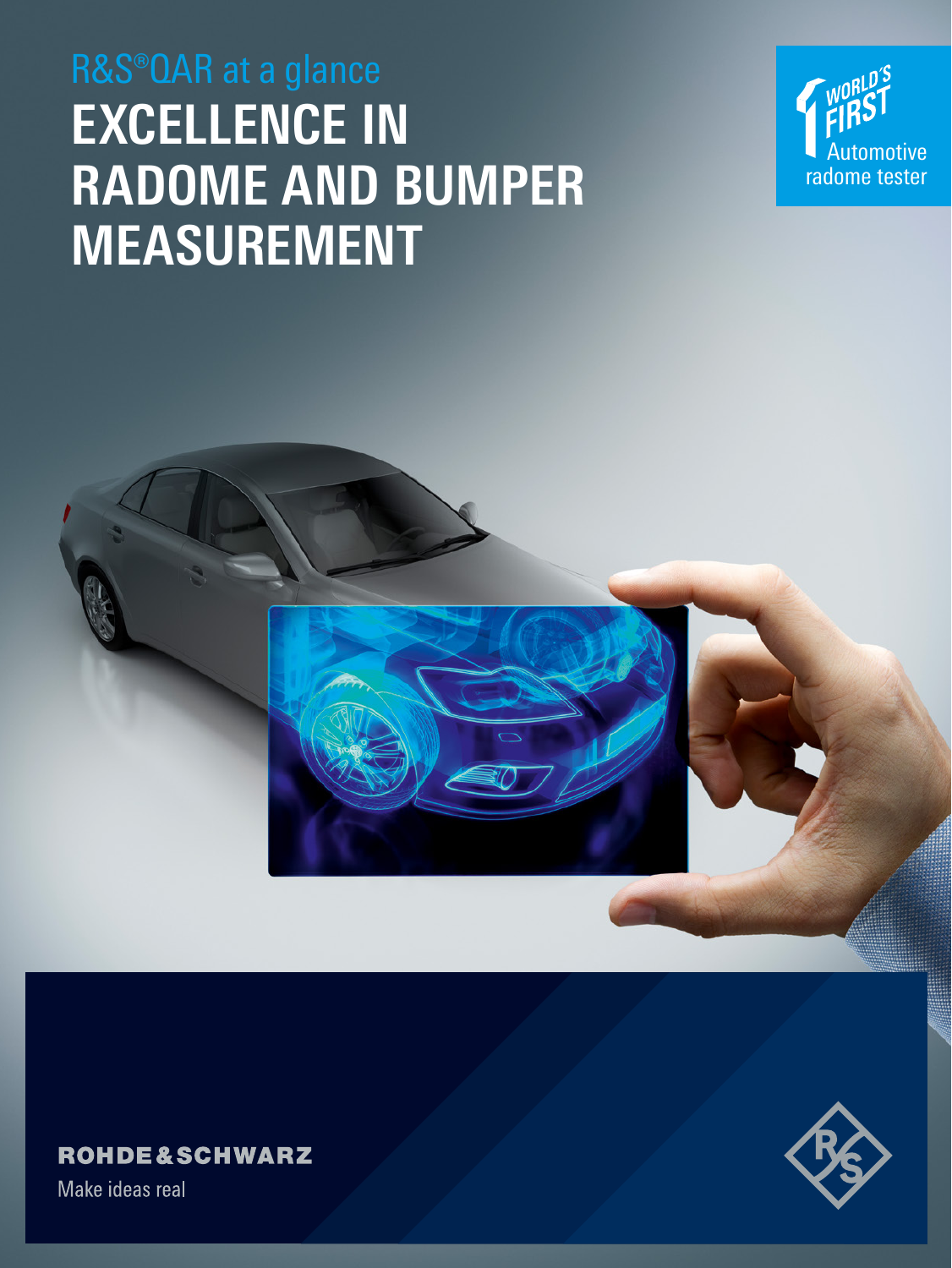# **SERVICE LEVEL AGREEMENTS**

Every customer has different system and service requirements. In order to serve the diverse needs during R&D and production processes, various service levels are available for the R&S®QAR. Ranging from the basic level featuring a repair coverage up to a guaranteed availability in production, our service contracts can be customized to satisfy your needs.

### **The four flexible levels of service solutions for the R&S®QAR**

### **Basic**

 $\blacktriangleright$  Repair within 10 working days

### **Standard**

Est. maximal downtime: 3 working days

► Spare panel from R&S pool is sent within 3 days

### **Advanced**

Est. maximal downtime:  $\sim$  4 hours (installation of spare panel)

- ► R&S spare panel on site
- ► Repair of defective panel within 10 working days

### **Premium**

Est. maximal downtime:  $\sim$  4 hours (installation of spare panel)

- ► R&S spare panel on site
- ► Spare panel from R&S pool within 3 working days to avoid "single point of failure"

| <b>Maintenance and Support</b>                                                      | <b>Warranty</b><br>1 year | <b>Basic</b><br>est. maximal<br>downtime: 10 WD | <b>Standard</b><br>est. maximal<br>downtime: 3 WD | <b>Advanced</b><br>est. maximal<br>downtime: 4h | Premium<br>est. maximal<br>downtime: 4h |
|-------------------------------------------------------------------------------------|---------------------------|-------------------------------------------------|---------------------------------------------------|-------------------------------------------------|-----------------------------------------|
| Repair services in depot                                                            | $\bullet$                 | 10 WD (TAT)                                     | <b>10 WD (TAT)</b>                                | <b>10 WD (TAT)</b>                              | not needed                              |
| Maintenance releases (software bug fixes)                                           |                           |                                                 | $\bullet$                                         | $\bullet$                                       | $\bullet$                               |
| 24/7 problem reporting and overview of your<br>requests via online ticketing system |                           |                                                 | $\bullet$                                         | $\bullet$                                       | $\bullet$                               |
| 24/7 emergency technical phone support                                              |                           | no time defined                                 | 6 hours                                           | 6 hours                                         | 2 hours                                 |
| <b>Technical training</b>                                                           |                           |                                                 | $\bullet$                                         | $\bullet$                                       | $\bullet$                               |
| Advanced replacement                                                                |                           |                                                 | 3 WD                                              | not needed                                      | 3 WD                                    |
| Constant serial number                                                              |                           | $\bullet$                                       | optional                                          | $\bullet$                                       | ٠                                       |
| Remote error analysis                                                               |                           |                                                 |                                                   | ٠                                               | ٠                                       |
| Remote system updates                                                               |                           |                                                 |                                                   | $\bullet$                                       | $\bullet$                               |
| Local spare panel                                                                   |                           |                                                 |                                                   | $\bullet$                                       | $\bullet$                               |
| Local spare parts (self-service) incl. refill                                       |                           | optional                                        | $\bullet$                                         | $\bullet$                                       | $\bullet$                               |
| Regular review meeting                                                              |                           | optional                                        | $\bullet$                                         | $\bullet$                                       | ٠                                       |
| Status monitoring                                                                   |                           | optional                                        | optional                                          | optional                                        | optional                                |
| Regular maintenance                                                                 |                           | optional                                        | optional                                          | optional                                        | optional                                |
| On site support "Flatrate"                                                          |                           | optional                                        | optional                                          | optional                                        | optional                                |
| On site support "case by case"<br>(per day for one technician)                      |                           | optional                                        | optional                                          | optional                                        | optional                                |

**Tailored to your needs - an overview of the key elements of R&S®QAR services.** 

**Please contact your local sales representative to learn more about what our service team can do for you.**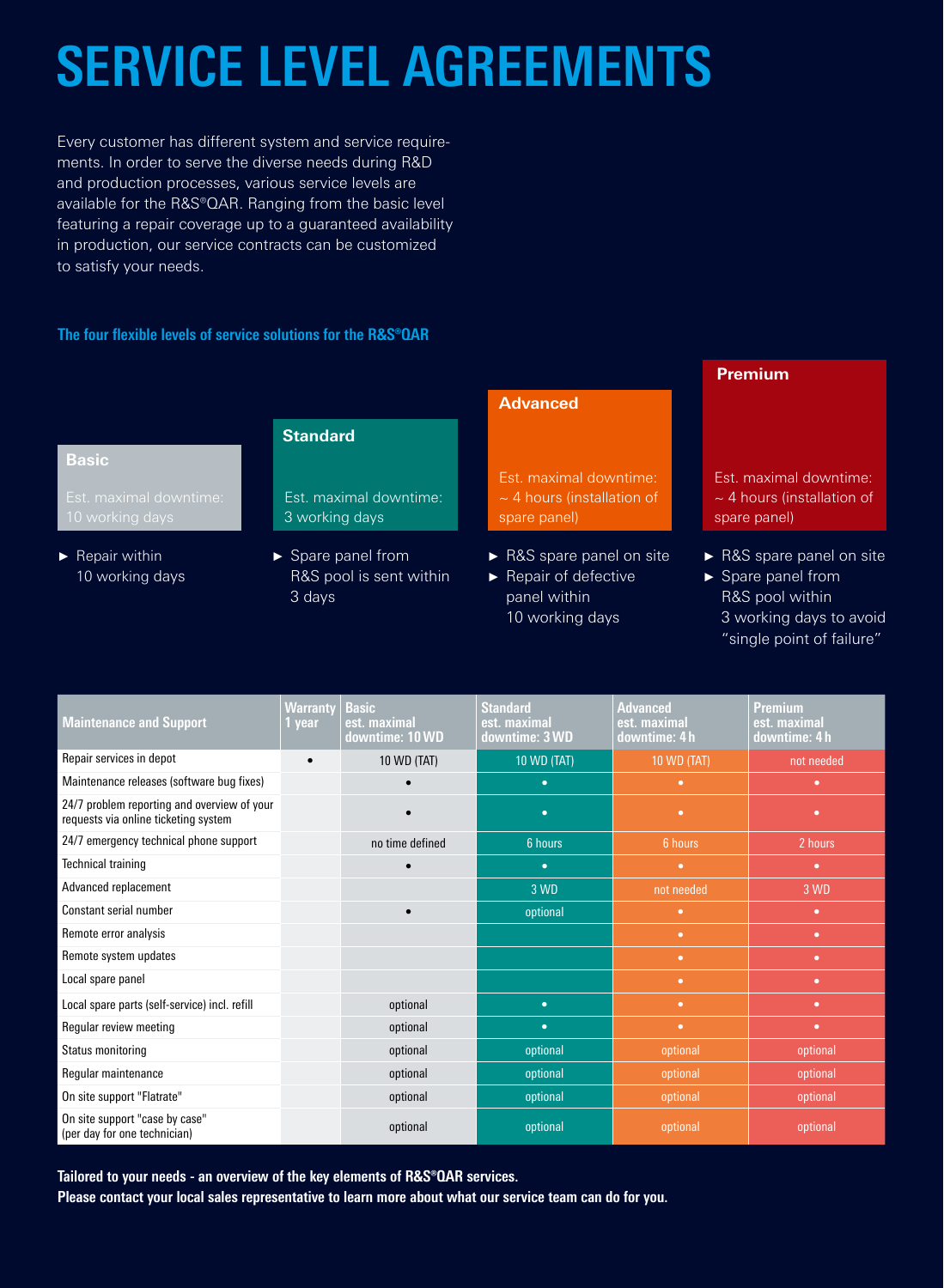



Fig. 4: Composition of a typical bumper



There is a huge difference in the manufacturing process for bumpers and design radomes. The latter consist of several layers of different materials and usually come with a shiny, metal-like layer in order to improve the optical appearance. They usually feature an eye-catching design showing the manufacturer's logo using a three-dimensional structure. In contrast, bumpers are usually molded out of a single layer of plastic covered by several layers of paint. Even though all layers of paint are rather thin, they have a significant influence on the transmission loss of the bumper. The composition of a standard bumper is shown in Fig. 4.

In order to check that the transmission loss is equal throughout the radar active area, the transmission loss of the bumper has to be measured at several positions. To save time, all measurements are performed simultaneously. Therefore, the R&S®QAR-Z60 reference reflector is used. It features 102 needles and therefore 102 transmission loss measurement points.

The imaging capabilities of the R&S®QAR are used to analyze the transmission loss at all measurement points. This allows conclusions on the homogeneity of the painting and the material, as well as on the overall radar penetrability of the bumper.

This is where the  $RAS^{\circ}OAR$  is at its best: it measures the inhomogeneity of the reflectivity of the radome independent of the actual radar. This means: every transition between an area of high reflectivity and an area of low reflectivity will potentially cause problems for the radar.

The R&S®OAR makes these transitions visible and helps produce radomes with less impact on angular accuracy. Fig. 2 shows the mapping as described above for an exemplary radome.



## **RADOME MEASUREMENTS**

## **BUMPER MEASUREMENTS**

**Download our AppCard:** Quality automotive radome tester analyzes your radar integration

**Download our AppCard:** Testing bumper material for installation of automotive radar sensors

Fig. 1: Distortion of a plane wavefront by an inhomogeneous radome

Fig. 2: Mapping of inhomogeinities of the radome to potential boresight errors



Fig. 3: Software for radome measurements



When selecting materials for bumpers and radomes, care must be taken to ensure good signal penetrability in the desired frequency band. The use of low-quality radomes can impair signals to such an extent that angular errors, distortions and strong signal attenuation occur.

The incoming phase front is bent due to the inhomogeneity of the radome and thus causes an estimation error in the radar. The R&S®OAR provides a unique and powerful way to make this influence of the radomes visible. Fig. 1 shows the effects an inhomogeneous radome has on the linearity of the incoming phase front.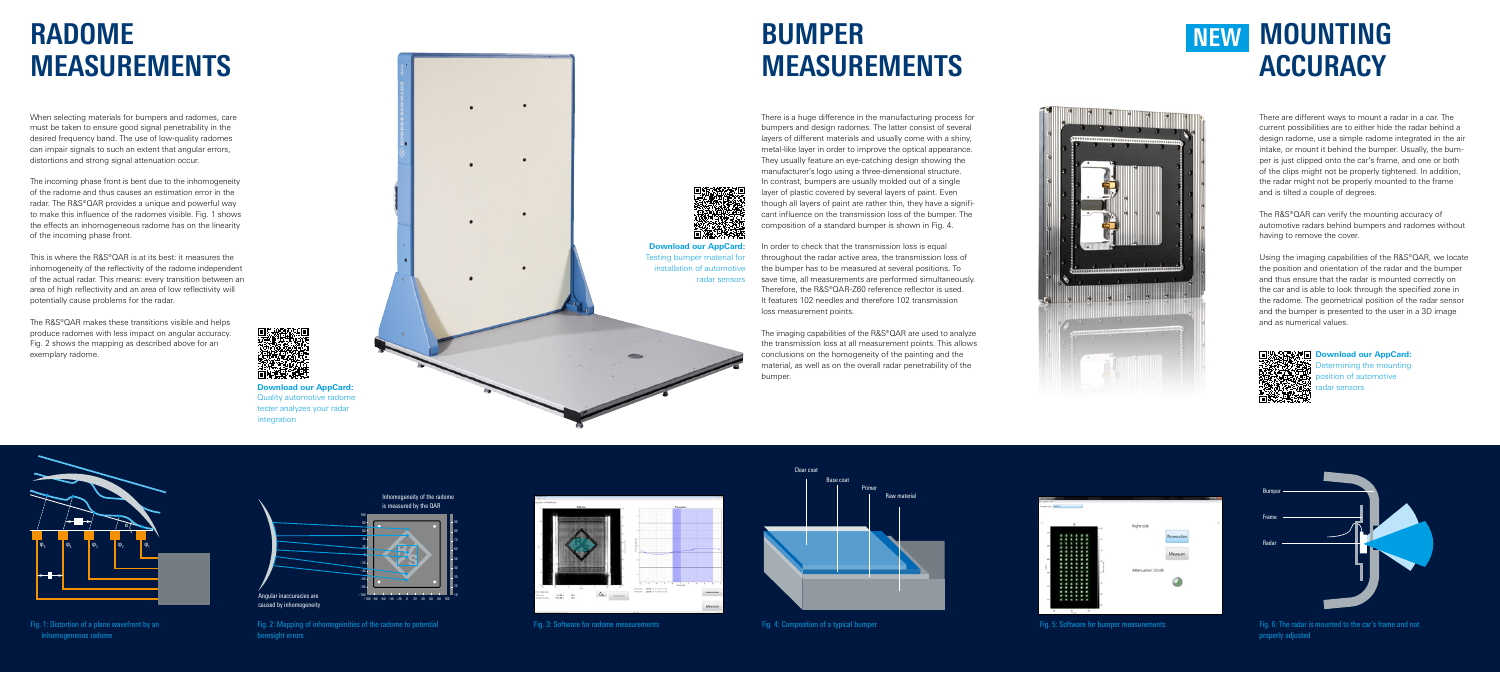



There are different ways to mount a radar in a car. The current possibilities are to either hide the radar behind a design radome, use a simple radome integrated in the air intake, or mount it behind the bumper. Usually, the bumper is just clipped onto the car's frame, and one or both of the clips might not be properly tightened. In addition, the radar might not be properly mounted to the frame and is tilted a couple of degrees.

The R&S®QAR can verify the mounting accuracy of automotive radars behind bumpers and radomes without having to remove the cover.

Using the imaging capabilities of the R&S®QAR, we locate the position and orientation of the radar and the bumper and thus ensure that the radar is mounted correctly on the car and is able to look through the specified zone in the radome. The geometrical position of the radar sensor and the bumper is presented to the user in a 3D image and as numerical values.



**Download our AppCard:** Determining the mounting position of automotive radar sensors





Fig. 5: Software for bumper measurements Fig. 6: The radar is mounted to the car's frame and not properly adjusted